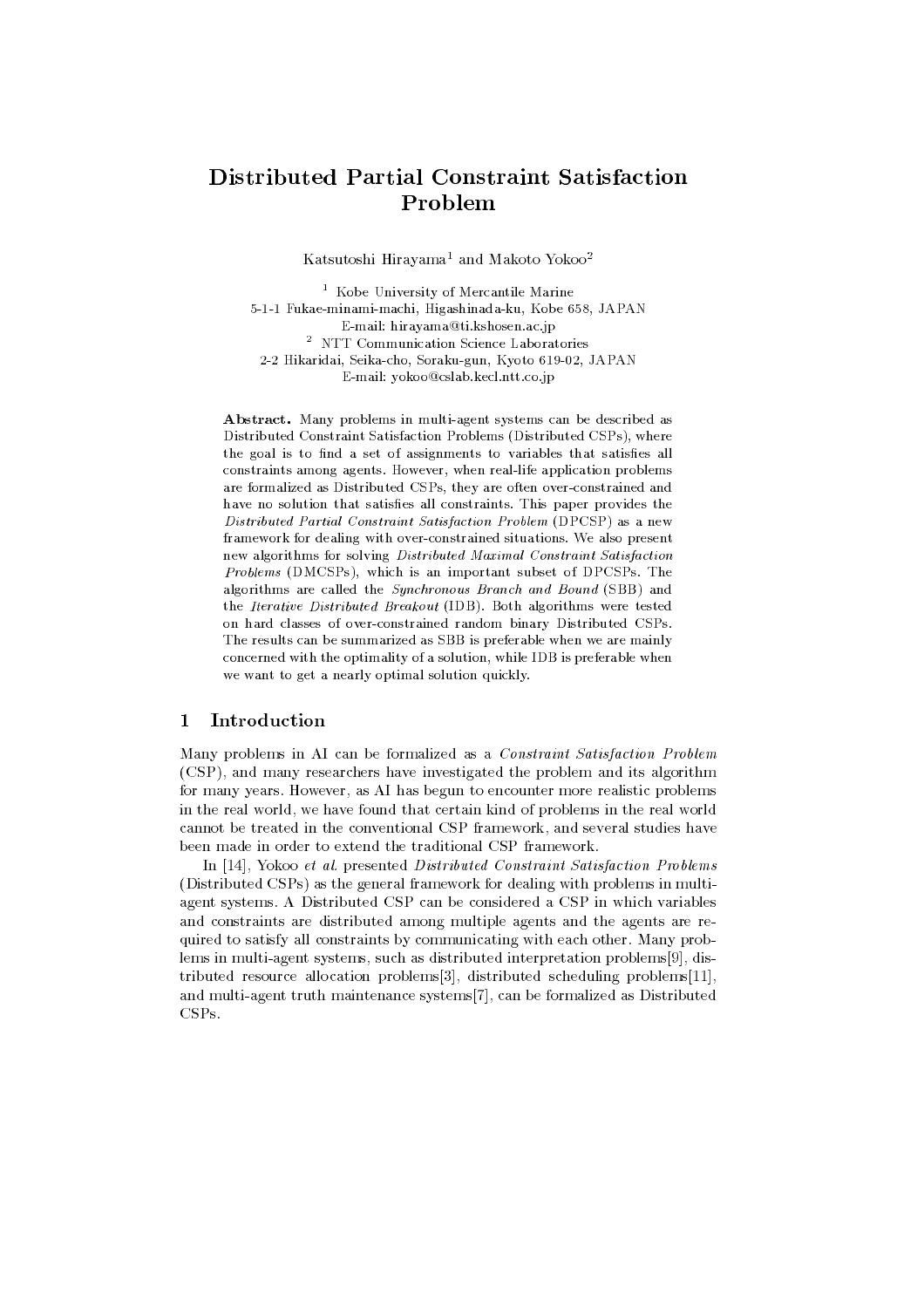On the other hand, when a problem designer tries to describe a real-life problem as a CSP, the resulting CSP is often over-constrained and has no solutions. For such an over-constrained CSP, almost all conventional CSP algorithms just produce a result that says there is no solution. If we are interested in solutions for practical use, the designer has to go back to the design phase and to find another design so that the CSP is not over-constrained. Freuder extended the CSP framework and provided Partial Constraint Satisfaction Problems (PCSPs), which is one of the approaches to over-constrained CSPs[4]. In PCSPs, we are required to find consistent assignments to an allowable relaxed problem.

Although Distributed CSPs and PCSPs extend the traditional CSP framework in different directions, they are not mutually exclusive. It is not only possible to combine these extensions, but also beneficial because the problems in multi-agent systems can also be over-constrained. This paper provides a formal framework for over-constrained Distributed CSPs, the Distributed Partial Con $s$  and  $s$  and  $s$  are problem (DPCs). The presents two algorithms for solving  $D$ istributed Maximal Construint Satisfaction Problems (DMCSPs), which is a very important subset of DPCSPs. These algorithms are called the Synchronous Branch and Bound (SBB) and the Iterative Distributed Breakout (IDB).

This paper is organized as follows. Section 2 introduces the definition of a Distributed CSP, and Section 3 defines a DPCSP. Algorithms for solving a DMCSP are presented in Section 4, and Section 5 presents an experimental evaluation on randomly generated over-constrained Distributed CSPs. Conclusions are given in Section 6.

## 2 Distributed Constraint Satisfaction Problem

A CSP consists of a pair  $(V, C)$ , where V is a set of variables, each with a finite and discrete domain, and <sup>C</sup> is a set of constraints. The domain of a variable is a set of values, each of which can be assigned to the variable. Each constraint is defined over some subset of variables and limits the allowed combinations of variable values in the subset. Solving a CSP involves finding one set of assignments to variables that satisfies all constraints. In some cases, the goal is to find all sets of such assignments. all sets of such assignments.

A Distributed CSP can be considered a CSP in which variables and constraints are distributed among multiple agents. To put it formally,

- $-$  there exists a set of agents,  $1, 2, \ldots, m;$
- for each variable  $x_j$ , an agent i is defined such that  $x_j$  belongs to i. We mean  $x_i$  belongs to i by belongs $(x_j, i)$ ;
- ${ }-$  a constraint  $C_l$  is known by an agent i. The predicate known $(C_l, i)$  is used to express that.

We assume, in general, that an agent knows only those constraints relevant to the variables that belong to it. Note that some constraints known by an agent may include other agents' variables, not just its own variables. We refer to such a constraint as an inter-agent constraint. A Distributed CSP is solved when the following conditions are satisfied for all agents. For each agent  $i$ ,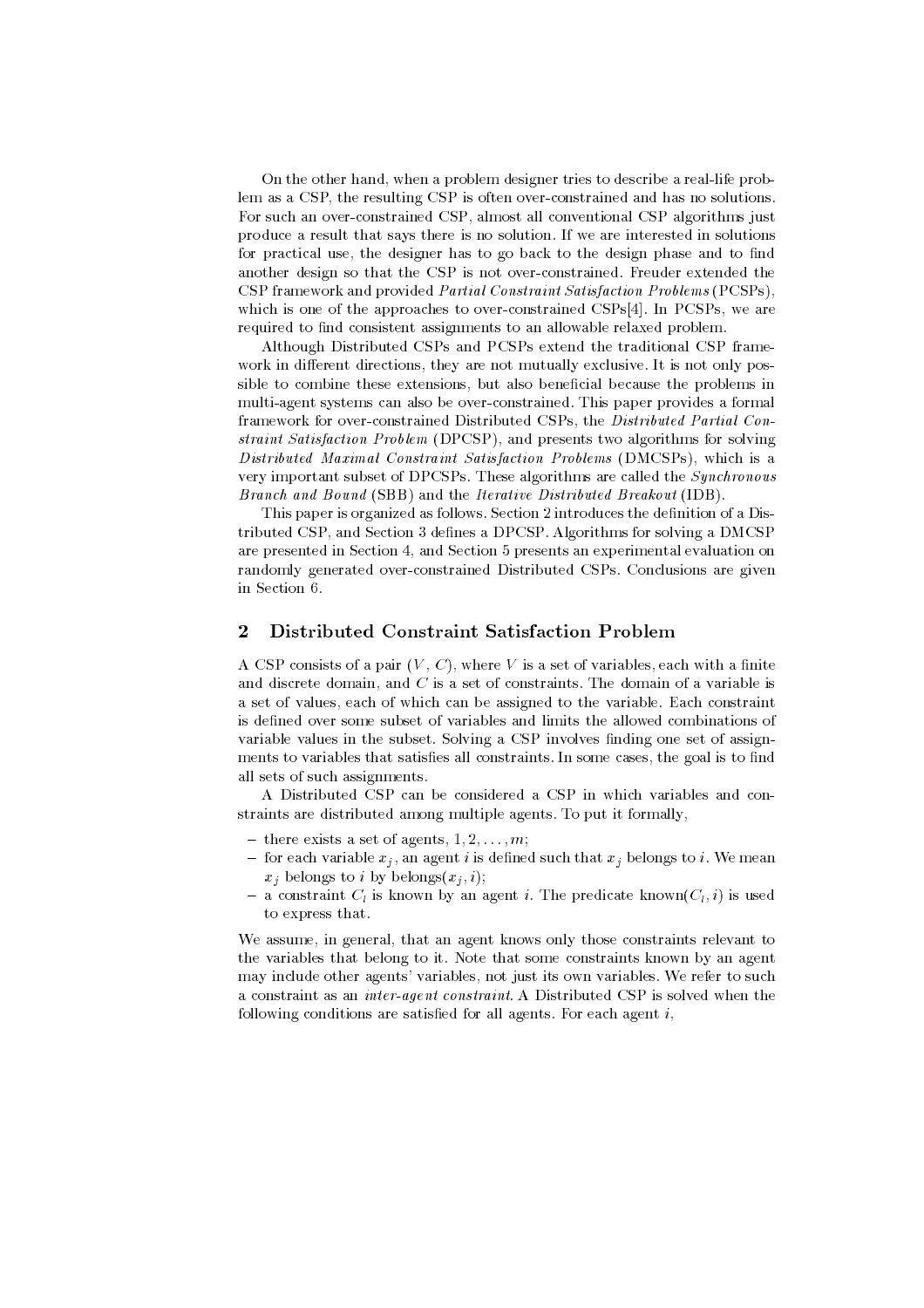| $X_1$          |   | $\bullet$ |   |   |
|----------------|---|-----------|---|---|
| $\mathbf{X}_2$ |   |           |   | Q |
| $X_3$          | Q |           |   |   |
| $\mathbf{X}_4$ |   |           | Q |   |

Fig. 1. Example of CSPs (4-queens problem)

- a variable  $x_j$  has a value  $d_j$  as its assignment for  $\forall x_j$  belongs $(x_j, i)$ ;
- ${ }-$  a constraint  $C_l$  is true under the above assignments for  $\forall C_l$  known $(C_l, i)$ .

Figure 1 illustrates a 4-queens problem, which is a typical CSP. When we view this as a problem where each of four agents tries to determine each queen's position independently, this problem can be described as a Distributed CSP.

The algorithms for a Distributed CSP must find a solution as quickly as possible. An agent in a Distributed CSP has only limited knowledge of the entire problem, and thus important things for the algorithms include how agents communicate with each other and what information is transferred.

# 3 Partial Constraint Satisfaction Problem

A PCSP is formally described as the following three components[4]:

$$
\langle (P,U),(PS,\leq),(M,(N,S))\rangle,
$$

where  $P$  is a CSP,  $U$  is a set of 'universes', i.e., a set of potential values for each variable in P,  $(PS, \leq)$  is a problem space with PS a set of CSPs and  $\leq$  a partial order over PS, M is a distance function over the problem space, and  $(N, S)$  are necessary and sufficient bounds on the distance between  $P$  and some solvable member of  $PS$ . We leave the details of each component to  $[4]$  due to space limitations. A *solution* of a PCSP is a solvable problem  $P'$  from the problem space and its solution, where the distance between  $P$  and  $P'$  is less than N. Any solution will suffice if the distance between  $P$  and  $P'$  is not more than  $S$ , and all search can terminate when such a solution is found. An optimal solution to a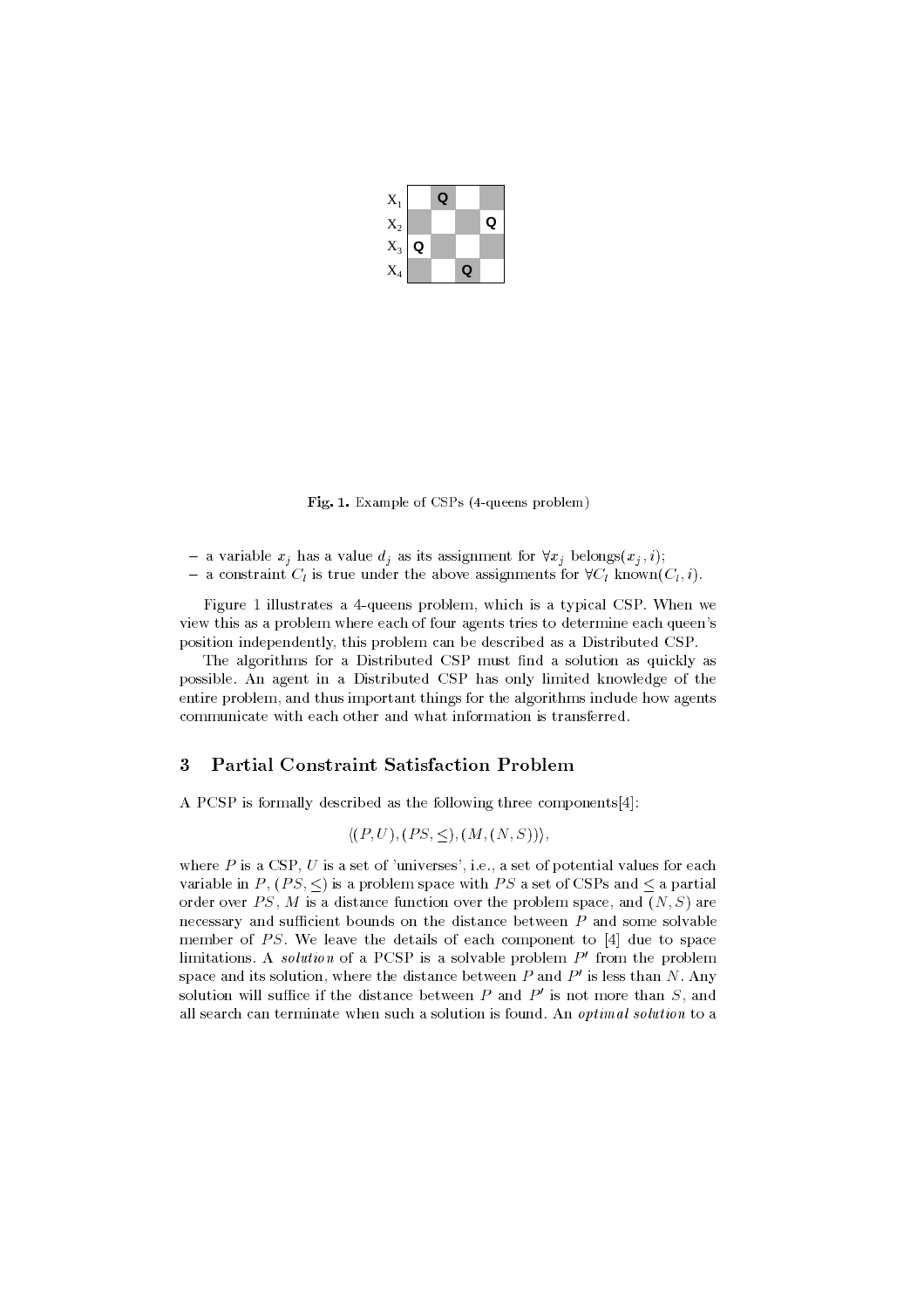PCSP is defined as a solution with a minimal distance between  $P$  and  $P'$ , and the minimal distance is called an optimal distance.

# 4 Distributed Partial Constraint Satisfaction Problem

#### $4.1$ Motivation

It is likely that various application problems in multi-agent systems are overconstrained.

In a distributed interpretation problem[9], each agent is assigned the task to interpret a part of the sensor data, produce possible interpretations, and help build a globally consistent interpretation through communicating possible interpretations among all of the agents. If an agent makes incorrect interpretations because of errors in the process—for example, noise on the sensor data— there may be a situation where no globally consistent interpretation exists.

Multi-stage negotiation[3] is a kind of distributed resource allocation problem. Each agent in this problem has a goal (variable) and possible plans to achieve the goal (domain of the variable), and there can be resource con
icts between plan executions by different agents (constraints). The goal of this problem is to find a combination of plans that achieve the goals of all agents at a certain time. It is likely that all the goals cannot be achieved without violating some constraints if not enough resources are available.

While the ordinary Distributed CSP framework does require satisfaction of all constraints among agents, it does not give any indication of how we should handle over-constrained Distributed CSPs. Thus it makes sense to extend the Distributed CSP framework to enable handling of over-constrained Distributed CSPs. In [13], Yokoo proposed a method for over-constrained Distributed CSPs by introducing constraint hierarchy[1] and relaxing the less important constraints if there exists no solution. This method can be applied to problems where constraints are hierarchically structured. However, we recognize that constraints are not always hierarchically structured, and this method is thus unsatisfactory for covering all problems. This research provides a new framework, called the DPCSP, for handling over-constrained Distributed CSPs.

A DPCSP is formalized as:

- $-$  a set of agents,  $1, 2, \ldots, m;$
- $=$  a PCSP for each agent i,  $\langle (P_i, U_i), (PS_i, \leq), (M_i, (N_i, S_i)) \rangle;$
- $=$  a global distance function,  $G$ ,

where  $P_i$  is agent i's original CSP that consists of variables belonging to i and constraints that are known by  $i, U_i$  is a set of 'universes', i.e., a set of potential values for each variable in  $P_i$ ,  $(PS_i, \leq)$  is a problem space for agent i with  $PS_i$ a set of CSPs and  $\leq$  a partial order over  $PS_i$ ,  $M_i$  is i's distance function over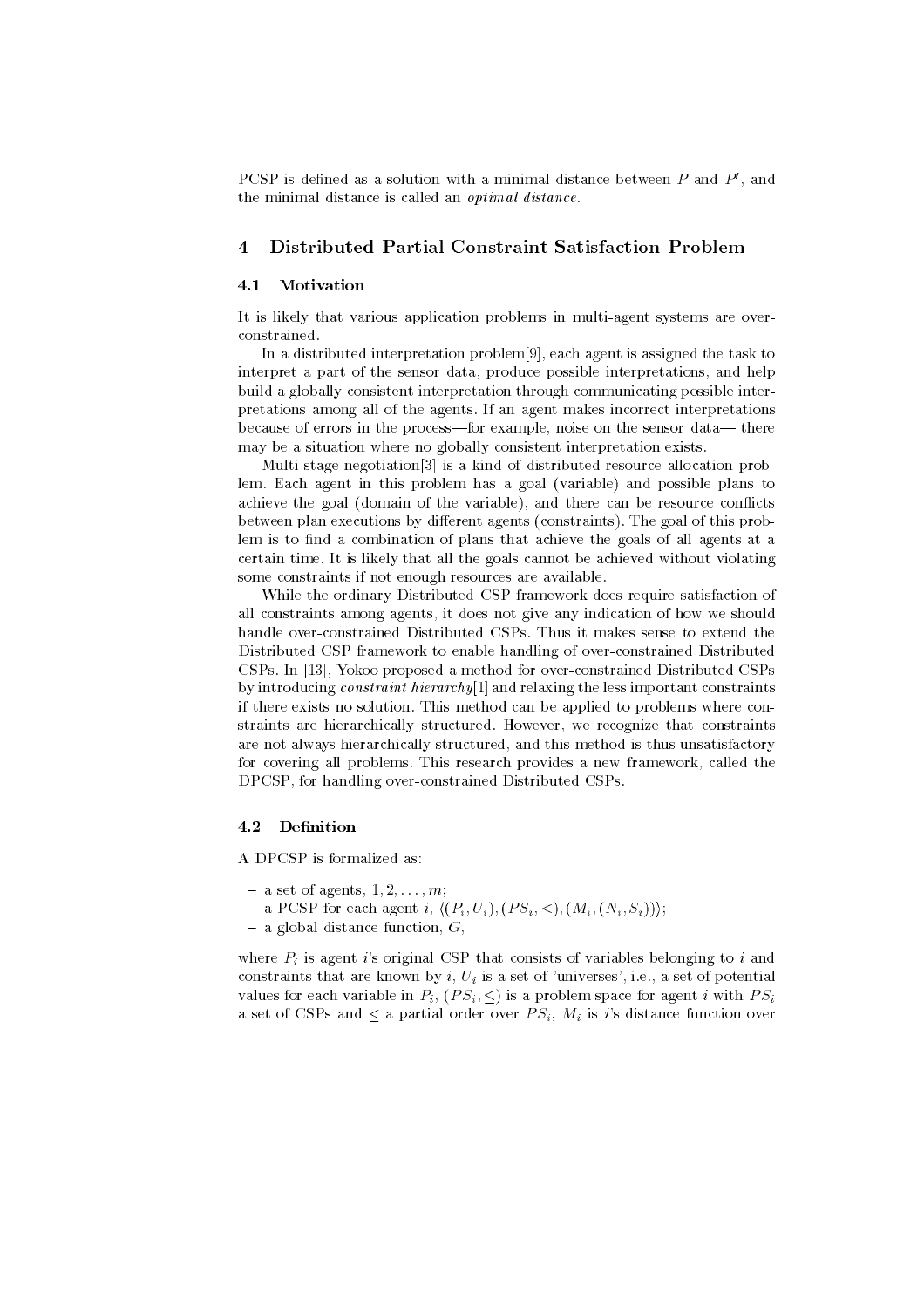the problem space, and  $(N_i, S_i)$  are i's necessary and sufficient bounds on the distance between  $P_i$  and some solvable member of  $PS_i$ . The purpose of agent i is to find a solvable CSP,  $P_i$ , from the problem space  $PS_i$  and its solution, where the distance between  $F_i$  and  $F_i$  is less than  $N_i$ . Any solution will suffice for agent  $i$  if the distance between  $P_i$  and  $P_i$  is not more than  $S_i$ .

A DPCSP is solved when each of the agents, say  $i$ , finds a solvable CSP from the problem space and its solution, such that the distance  $d_i$  between the solvable CSP and the original CSP is less than  $N_i$ . We refer to such solvable CSPs and their solutions as a solution to the DPCSP. Any solution to a DPCSP will suffice if every solution to an individual PCSP suffices. For each solution to a DPCSP, we define a global distance function  $G(d_1, d_2, \ldots, d_m)$ , which returns the distance of the solution. Using this function, an *optimal solution* is defined as the solution with a minimum distance, and we call the minimum distance an optimal distance.

In this paper, we specify the above setting for a DPCSP as follows:

- ${f}$  for each agent i, CSPs in  $PS_i$  are produced by removing possible combinations of constraints from  $P_i$ ;
- $-$  the distance between  $P_i$  and  $P_i$  (a solvable CSP in  $PS_i$ ) is measured as the number of constraints removed from  $P_i$ ;
- a global distance function,  $G(d_1, d_2, \ldots, d_m)$ , is specified by max<sub>i</sub>  $d_i$ .

We call this class of DPCSPs Distributed Maximal Constraint Satisfaction Prob $l_{\rm{max}}$  (DMCSPs). The goal of agent  $l$  for a DMCSP is to multiple a solvable  $\sim$ and its solution with the number of removed constraints less than  $N_i$ . To put it another way, the goal is to find assignments to the variables in  $P_i$  with the number of violated constraints in  $P_i$  less than  $N_i$ .

A DMCSP is solved when each agent, say  $i$ , finds assignments with the number of violated constraints less than  $N_i$ . We refer to the set of assignments as a solution to the DMCSP. Among solutions to the DMCSP, it is the optimal  $\sim$  colution that minimizes many  $u_l$ , where  $u_l$  is the number of violated constraints on  $P_i$ . We call such minimal value of  $\max_i d_i$  an *optimal distance* for the DM-CSP. An optimal solution to a DMCSP ensures that we cannot find a solution to the DMCSP, where each agent has assignments with the number of violated constraints less than the optimal distance.

DMCSPs seem to be a reasonable and important class of DPCSPs, but we could define other classes of DPCSPs. Those classes may include the one that consists of the same denitions as DMCSPs except for G, for example, using  $\sum_{i=1}^m d_i$  instead of max $_i$   $d_i$  for  $G.$  This class is designed to get an optimal solution with the total number of violated constraints over agents minimized. However, it allows an optimal solution in which the number of violated constraints is globally minimized while the violated constraints are concentrated on specic agents. We suppose that might not be a preferable feature for multi-agents systems in terms of equality among agents.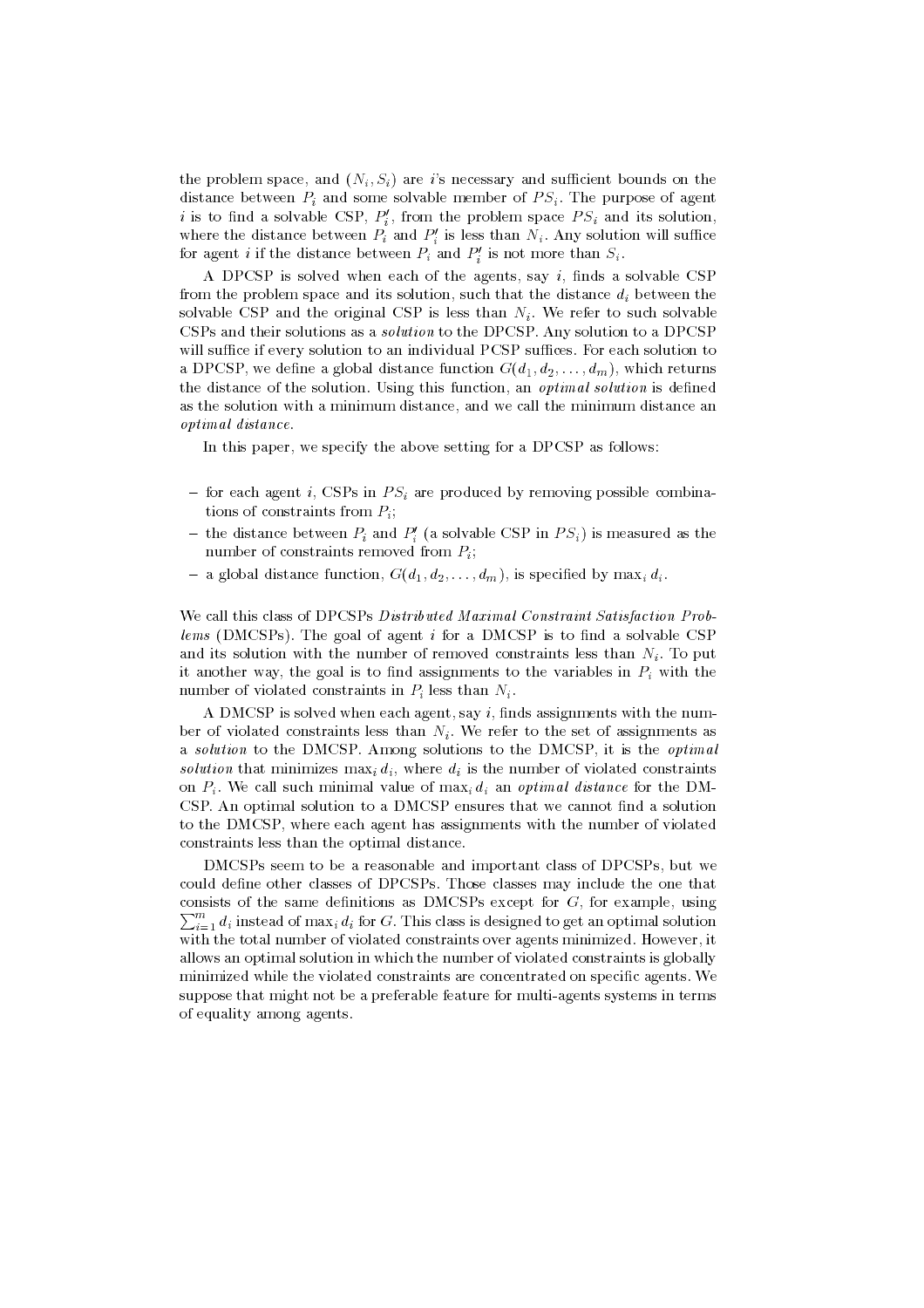

Fig. 2. Distributed 2-coloring problem

#### 4.3 Example

Figure 2 shows a distributed 2-coloring problem to illustrate a DMCSP. A node represents a variable and an agent that has the variable. An edge represents a constraint, which means the two connected nodes must be painted in different colors (black or white). An agent knows only the constraints that are relevant to its variable. For example, Agent 1 knows only  $\{a, c, d\}$ . The original CSP for agent 1 (i.e.,  $P_1$ ) consists of a variable:  $\{1\}$  with a domain of  $\{white, black\}$ and constraints:  $\{a, c, d\}$ . The current distance of agent 1 is one because it just violates the constraint d, and for other agents: one for agent 2, agent 5 and agent 6, and zero for agent 3 and agent 4. Suppose  $N_i = 2(i = 1, 2, \ldots, 6)$ , the DMCSP is already solved since the current distances for all agents are less than  $N_i$ . The DMCSP with  $N_i = 1(i = 1, 2, \ldots, 6)$ , however, is not solved in this figure because the distances for agent 1, agent 2, agent 5, and agent 6 are not less than  $N_i$ . Note that there is no set of assignments that makes the maximal number of constraint violations over agents less than one, and thus the set of assignments in figure 2 is the optimal solution to the DMCSP where the optimal distance is one.

# 5 Algorithms for Distributed Maximal Constraint Satisfaction Problem

In this paper, we develop algorithms that find the optimal solution of a DMCSP, which is one of the most important classes in DPCSPs.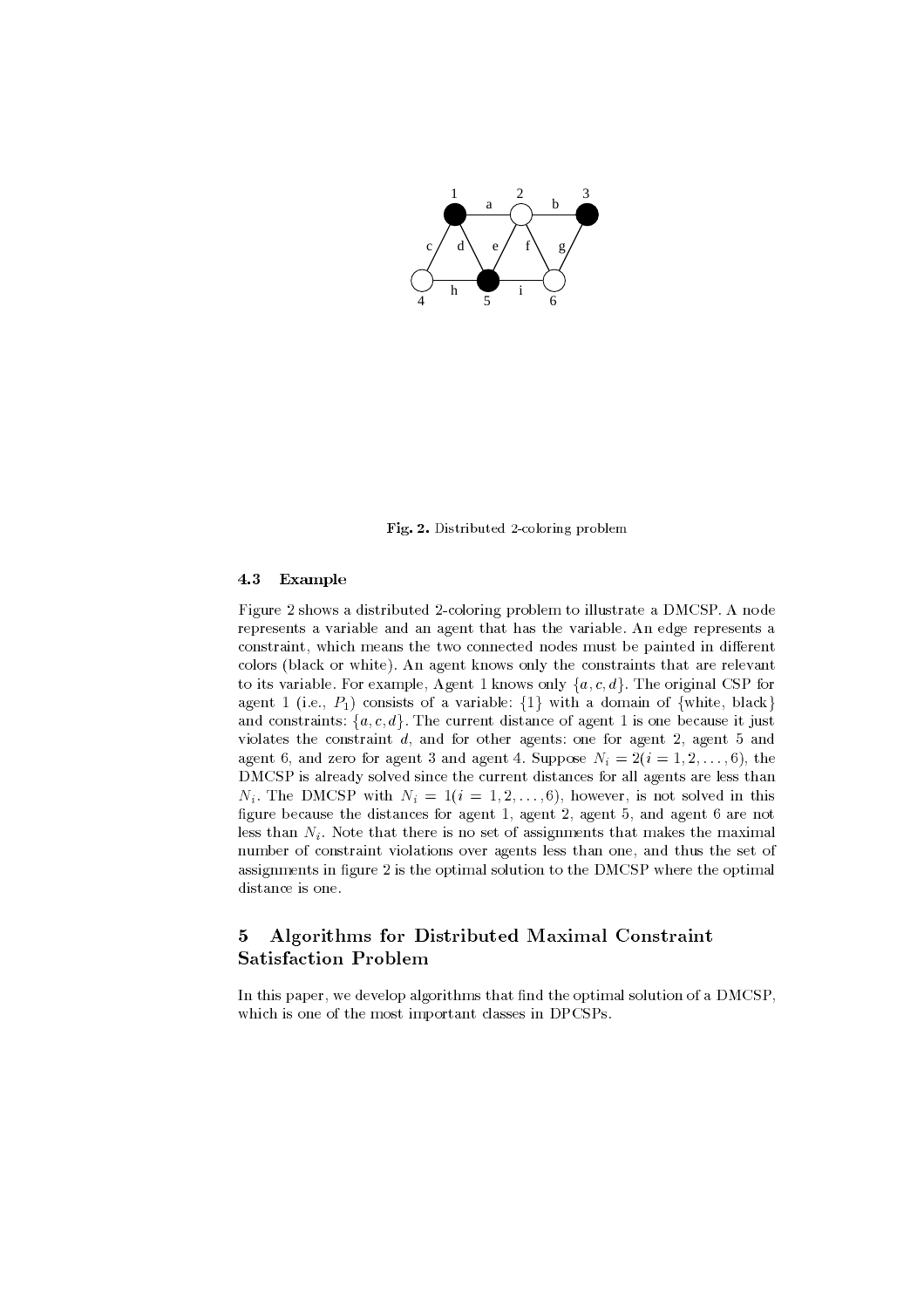The simplest algorithms for DMCSPs belong to the class called centralized algorithms. One of the the centralized algorithms follows this procedure: agents run some leader election algorithm to elect one leader; send all distributed PC-SPs to the leader; the leader solves those gathered PCSPs using some maximal constraint satisfaction algorithm[5], while others are idle. If we were interested only in efficiency and not in other aspects, the centralized algorithms might outperform other algorithms because they can make better use of the global knowledge of the entire problem. However, we believe such algorithms are not suitable for a distributed environment from a privacy and security standpoint (who on earth wants to expose an individual's schedule or private information to others?). We therefore develop algorithms on the assumption that each agent's knowledge of the entire problem should remain limited throughout the execution of the algorithms. The algorithms we present in this paper are Synchronous Branch and Bound (SBB) and Iterative Distributed Breakout (IDB).

#### 5.1 Assumption

First of all, we assume the following conditions on the communication model. These assumptions are quite reasonable for asynchronous communication systems

- { One agent sends messages to the others directly if it knows their addresses. At first an agent knows only the addresses of neighbors, a set of agents which share the same inter-agent constraints.
- Although the delay in delivering a message is finite, an upper bound is unknown.
- ${\rm -}$  Between any two agents, messages are received in the order in which they were sent.

Next we introduce the following restrictions on the problem. These are just for simplicity, and we can easily generalize our method for larger contexts.

- $=$  Each agent has exactly one variable.
- All constraints are binary, i.e. defined over two variables.

#### 5.2 Synchronous Branch and Bound

Synchronous Branch and Bound (SBB) is a simple algorithm that simulates the branch and bound method for Max-CSPs[5] in a distributed environment. In SBB, variable/agent and value ordering are fixed in advance, and a  $path$ , partial assignments for all variables, is exchanged vamong agents to be extended to a complete path. This extension process runs sequentially. To be concrete:

 ${\rm -}$  the first agent in the ordering initiates the algorithm by sending a path that contains only its first value to the second agent;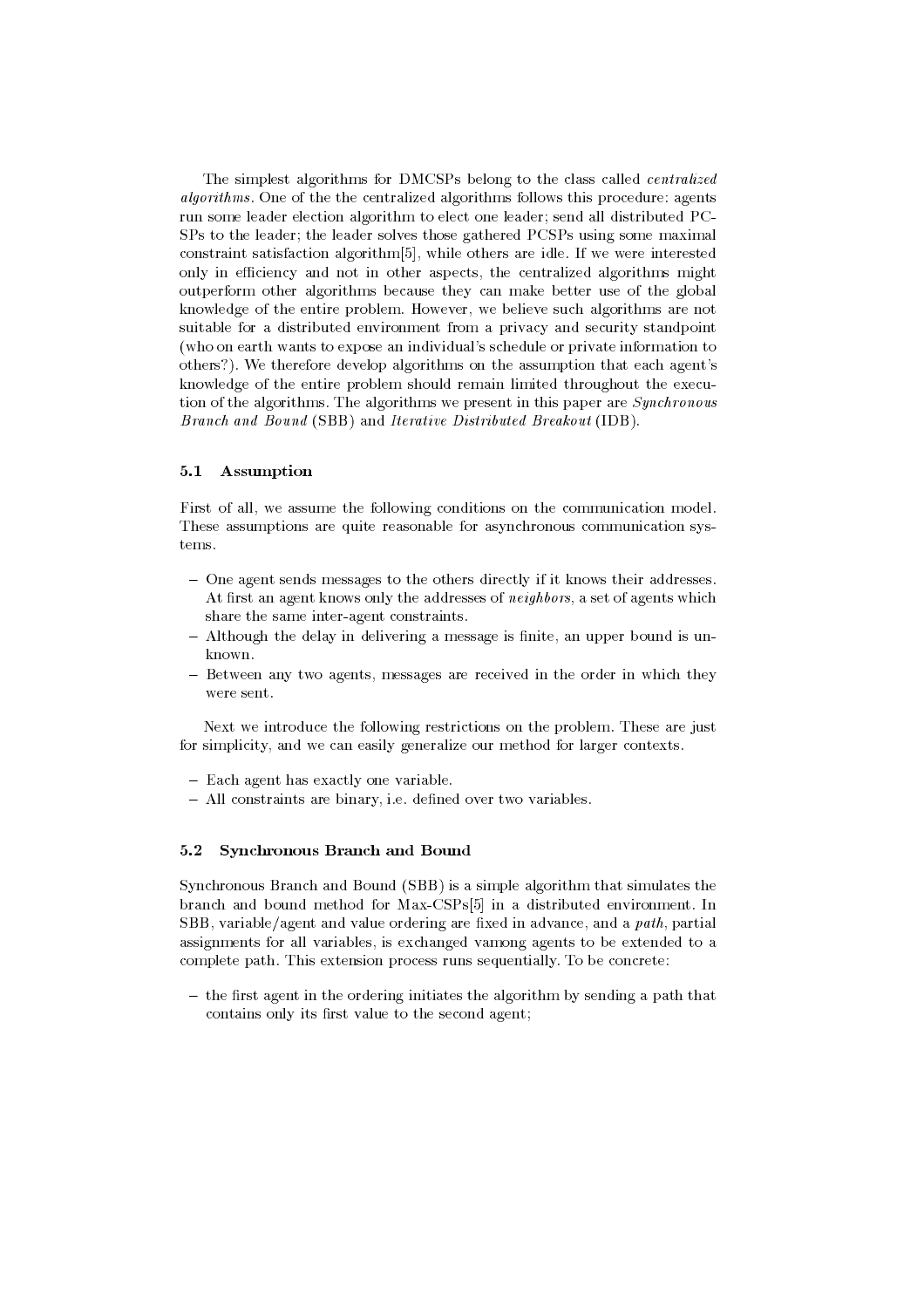- when receiving a path from the previous agent in the agent ordering, an agent evaluates the path and the first value of its domain in value ordering, and then sends the path plus the value as a new path to the next agent if its evaluation value is less than the current upper bound, or continues to try next values if the evaluation value is not less than the bound. If values are exhausted, it backtracks to the previous agent by returning the path;
- ${\bf -}$  when receiving a path from the next agent in the agent ordering, an agent changes its assignment to the next value in its value ordering, reevaluates the new path, and sends it to the next if its evaluation value is less than the bound, or if not, continues to try next values. Another backtrack takes place if values are exhausted.

An element of a path actually consists of a variable, a value for the variable, and the number of constraint violations caused by the value. We measure the evaluation value of a path as the maximal number of constraint violations over the variables on the path, and the upper bound as the minimum evaluation value over those of complete paths found so far. Details of SBB are shown in Figure

Since SBB just simulates the branch and bound method in a distributed environment, it appears obvious that SBB is correct. Soundness is guaranteed since SBB terminates *iff* finding a complete path whose evaluation value is not more than a uniform initial value of  $S_i$  or finding no such complete path exists. With sequential control over agents and fixed variable/value orderings, SBB enables agents to do an exhaustive search in distributed search spaces. This ensures that SBB is complete, i.e., it eventually finds a sufficient solution or finds that there exists no such solution and terminates.

On the other hand, SBB does not allow agents to assign or change their variable values in parallel, and thus SBB cannot take advantage of parallelism.

# 5.3 Iterative Distributed Breakout

Outline Distributed Breakout[15] was developed for solving Distributed CSPs. This method is characterized by hill-climbing in parallel while excluding neighbors' simultaneous action[6] and the breakout method[10] as a strategy for escaping from quasi-local-minima. In Distributed Breakout, each agent first initializes its assignment arbitrarily, sends its assignment to neighbors with ok? messages, and then repeats the following:

- $-$  when knowing the current assignments of neighbors by receiving  $ok$ ? messages, an agent evaluates its current assignment by counting the number of violated constraints and also measures the degree of improvement with an evaluation value (called improve) if the agent changed the assignment to another. The value of *improve* is sent to neighbors with *improve* messages;
- $-$  when knowing the current *improves* of neighbors by receiving *improve* messages, an agent compares each of them with its own *improve*, and transfers the right to change an assignment by skipping its next change if the neighbor's improve is greater than its own improve or does not transfer this right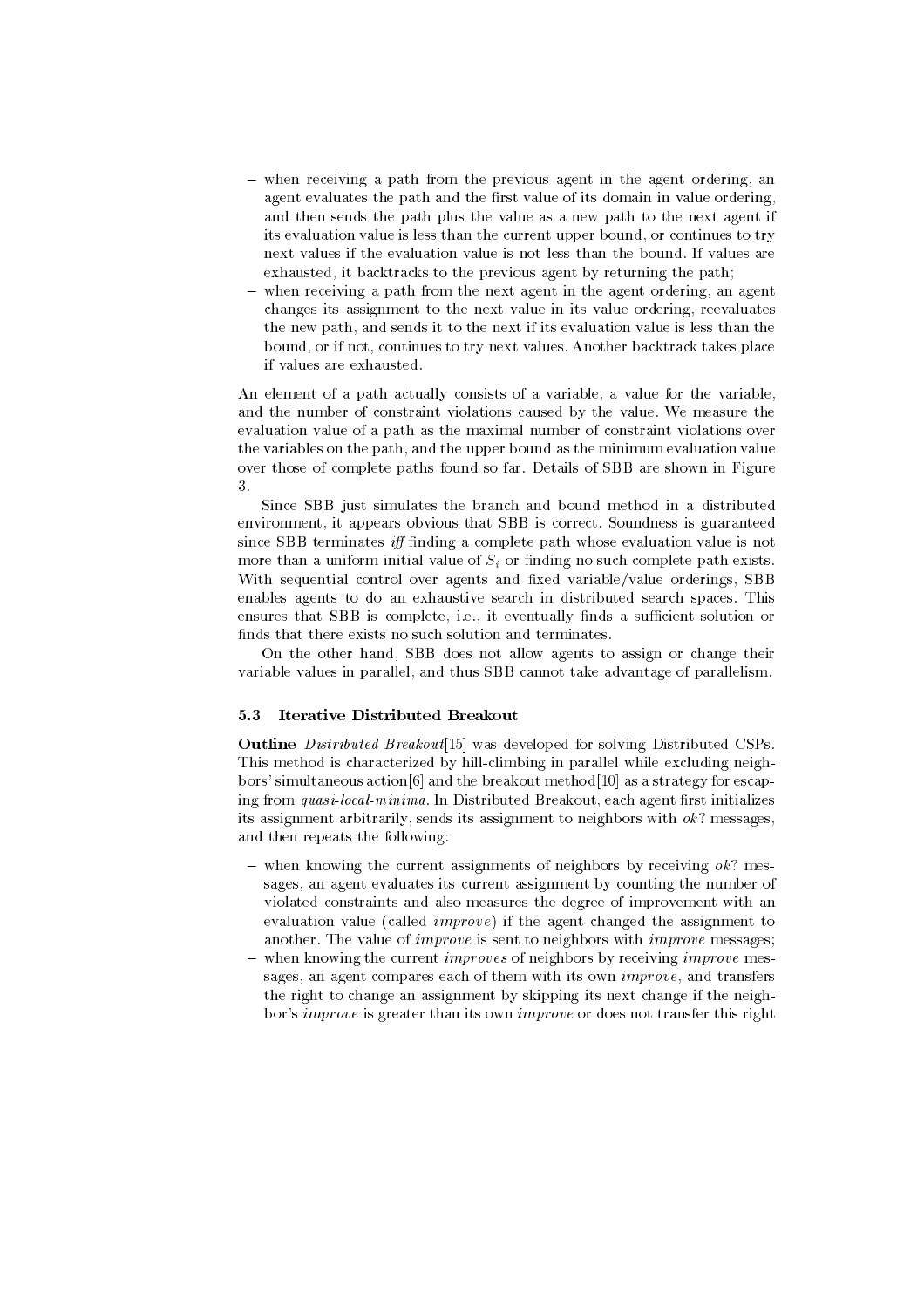```
procedure initiate<br>d_i \leftarrow first value in domain:
       d_i<sup>d_i</sup> \cdot first value in domain;<br>send (token, [[x<sub>i</sub>, d<sub>i</sub>, 0]], n<sub>i</sub>) to the next agent;
 when i received (token, current_path, ub) from the previous agent do
      previous_path \leftarrow current_path; n_i \leftarrow ub;<br>n_i \leftarrow ub;<br>next \leftarrow get_next(domain);
       send_token; end do;
 when i received (token, current_path, ub) from the next agent do
      \begin{array}{l}\n\text{(}\bar{x}, \bar{d}, \bar{n}v_i\text{)} \leftarrow \text{the element related to } x_i \text{ in current\_path}; \\
\bar{n}_i \leftarrow \bar{u}b; \\
\bar{n}_i \leftarrow \text{up} \cdot \text{sech} \left( \bar{d} \right) \text{ in } \bar{u} \text{ in } \bar{u} \text{ in } \bar{u} \right) \text{ in } \bar{u} \text{ in } \bar{u} \text{ in } \bar{u} \text{ in } \bar{u} \text{ in } \bar{u} \text{ in } \bar{u} \text{ in } \bar{u} \text{ in } \bar{u} \text{ in } \barsend_token; end do;
procedure send_token
        if next ≠ \neq exhausted' then<br>if i = the last agent then
                      next_to_next \leftarrow next;<br>
while next_to_next \neq 'exhausted' do<br>
best_path \leftarrow new_path;<br>
n_i \leftarrow \max n v_j in best_path;<br>
when n_i \leq s_i do<br>
terminate the algorithm; end do;<br>
next_to_next \leftarrow get_next(domain minus
                      end do;
send (token, previous_path, ni) to the previous agent;
             else
                     send (\mathbf{token}, \mathit{new\_path}, \mathit{n_i}) to the next agent; end if;
       else
             if i = the first agent then
                     terminate the algorithm;
             else
                      send (token, previous_path, ni
) to the previous agent; end i f; end i f;
procedure get_next(domain)
       i f domain = nil then
             return 'exhausted';
       else<br>d_i \leftarrow first value in domain;
              di ← first value in domain; new_path ← nil; counter ← 0;
i f check(previous_path) then
              return di
; else
                    return get_next(domain minus di); end i f; end i f;
 procedure check(path)
i f path = nil then
        append [xi
, di, counter] to new_path; return true; else
              [x_i, d_j, nv_j] ← first element in path;<br>
if [x_i, d_i] and [x_j, d_j] are not consistent then<br>
counter ← counter + 1;
                      if counter \ge n_i or nv_j + 1 \ge n_i then<br>return falseelse
              append [x_i, d_j, nv_j + 1] to new_path;<br>
return check(path minus first element); end if;<br>
else
                      append [xj, dj, nvj] to new_path;
return check(path minus first element); end i f; end i f;
```
Fig. 3. Synchronous Branch and Bound. Variable(agent) and value ordering are given in advance, and both  $n_i$  and  $s_i$  for  $\forall i$  have uniform values as their initial values. The initial value of  $s_i$  should be zero when searching for an optimal solution. The procedure should be initiated only by the first agent in the ordering.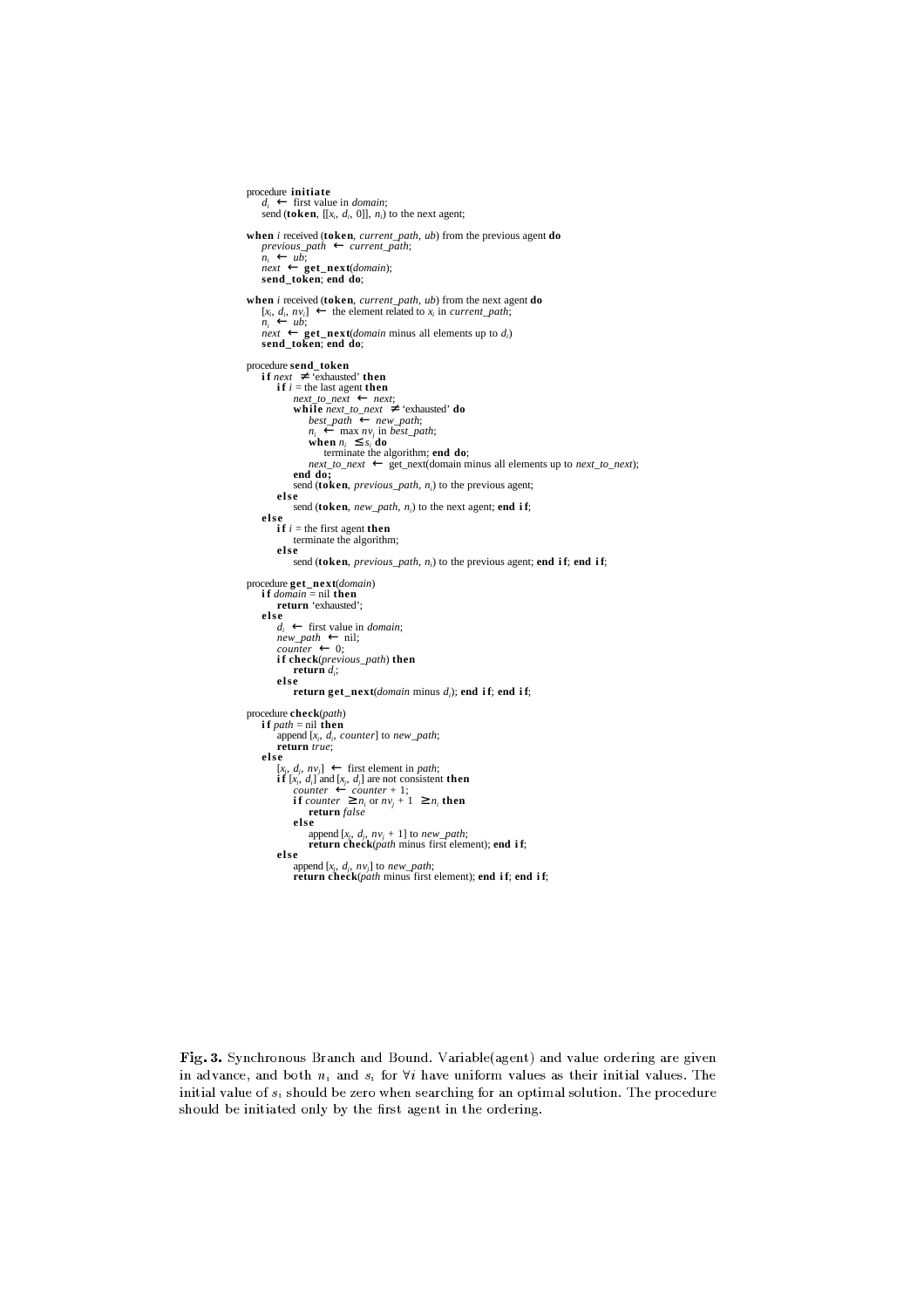if it's smaller. Ties are broken by comparing agent identiers. Only the winners for the right to change actually change their assignments, and then all agents send the current assignments to neighbors with ok? messages.

This repeated process sometimes leads to a solution to a Distributed CSP. However, it often gets stuck when some agent falls into a quasi-local-minimum, where it has at least one constraint violation and has no way to reduce the number of constraint violations. Distributed Breakout provides an efficient way to escape from such a quasi-local-minimum. It just increases weights of violated constraints at a quasi-local-minimum and changes an assignment by evaluating current assignments as a weighted sum of violated constraints.

While each agent in the Distributed Breakout synchronizes its assignment change among neighbors, the overall assignment changes run in parallel. The method is thus especially efficient for critical problem instances with solutions. Another advantage is that it incorporates a procedure to detect whether the algorithm nds a global solution, in contrast with previous distributed constraint satisfaction algorithms that need to invoke the snapshot algorithm[2] for detection. On the other hand, one major drawback is that Distributed Breakout is not complete, i.e., it may fail to find a solution even if one exists and also cannot determine that no solution exists.

Iterative Distributed Breakout (IDB) is a method for DMCSPs in which a variant of Distributed Breakout is repetitively applied to an instance of a DMCSP. The operation of IDB is: set a uniform constant value  $ub$  to each agent's necessary bound  $N_i$  and run the Distributed Breakout; if the distances of all agents become less than  $N_i$ , the agent that detects this fact sets its  $N_i$  to  $ub - 1$ and propagates its value to make  $N_i$  for all agents  $ub-1$ . This process is continued until some agent detects that a solution to a DMCSP with  $\forall i$   $N_i = S_i + 1$  is

Detail IDB is very similar to Distributed Breakout. It does, however, introduce some extension for handling necessary bounds on distance. The bounds are exchanged by ok? and improve messages, both of which are also used in Distributed Breakout. This paper focuses on the part that handles the necessary bounds and leaves details about the other parts, which are the same as in Distributed Breakout, to [15].

- { Before starting IDB, an agent assigns a uniform value to its necessary bound. We currently give each agent a predetermined value.
- ${\bf -}$  When receiving ok? messages from all neighbors, an agent i counts the number of violated constraints and then sets zero as the evaluation value of its current assignment if the number is less than  $N_i$  or, if not, the agent proceeds as in Distributed Breakout. IDB thus permits an agent to have an assignment with the number of violated constraints less than  $N_i$ .
- $-$  For Distributed Breakout, it is guaranteed that each agent is satisfied when some agent's termination counter exceeds diameter (a diameter of graph). It is also guaranteed for IDB that each agent finds a solution to its individual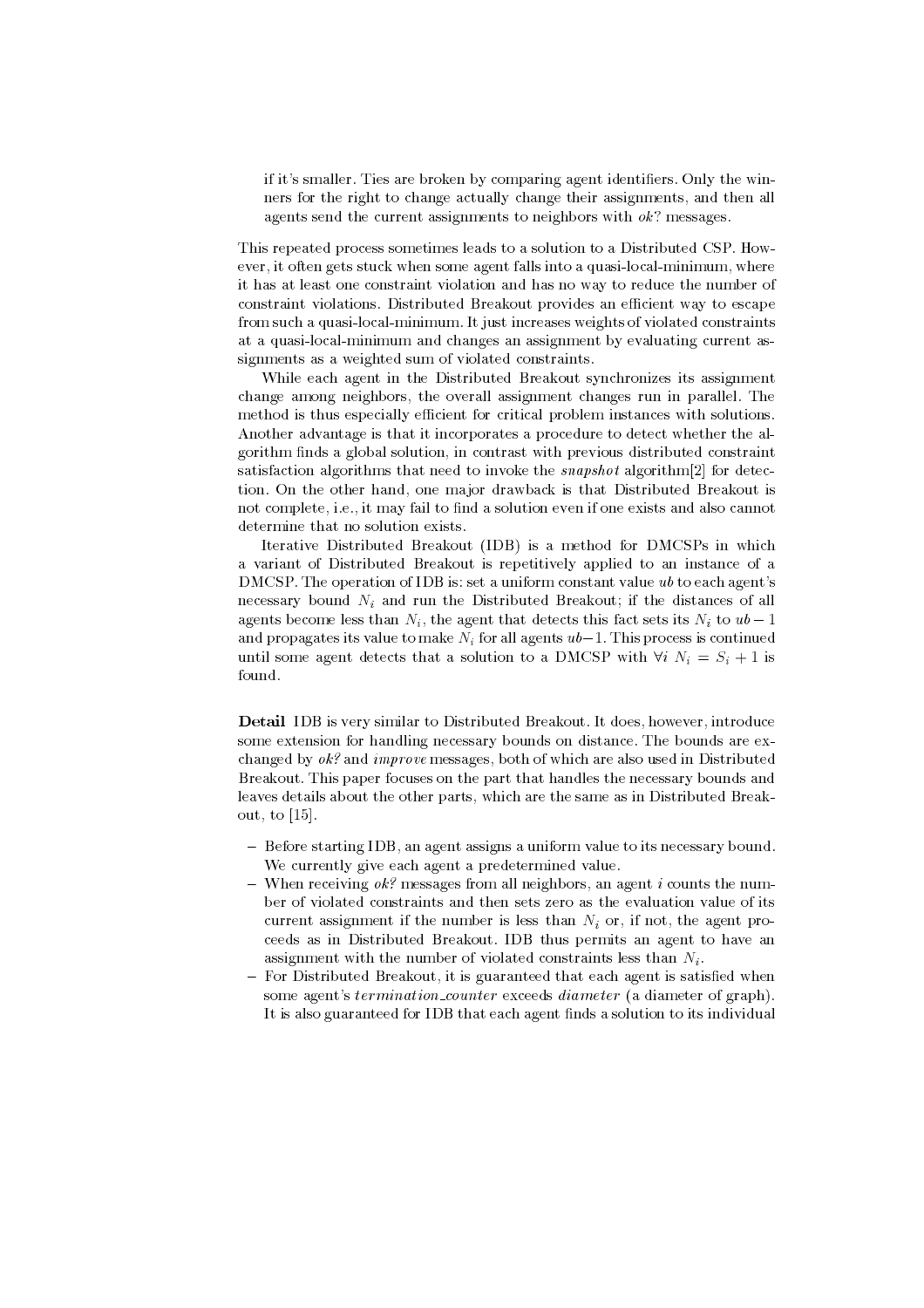PCSP with  $N_i$  when some agent's termination counter exceeds diameter. The agent that finds this fact decreases its  $N_i$  by one and sends the new value with  $\partial k^2$  and *improve* messages.

- When receiving the new value for necessary bounds, an agent knows that it's time for the transition of necessary bounds and sets a variable broadcast to true. That forces termination counter to remain at zero.

The details of IDB are shown in Figure 4.

We can prove inductively that the termination detection of each iteration of IDB is correct by the following fact: some agent i with  $N_i = ub$  increases its termination counter from d to  $d + 1$  iff each of i's neighbors has ub as the value of its necessary bound, has an assignment with the number of violated constraints less than ub, and has a termination counter value of <sup>d</sup> or more. IDB terminates iff detecting the iteration with  $N_i = S_i + 1$  terminates. This is when each agent's distance becomes no more than  $S_i$ . That indicates that IDB is sound.

While SBB is sequential in terms of value assignments, IDB enables parallel value assignments. However, IDB is not complete, i.e., it may fail to get an optimal solution to a DMCSP; besides, it cannot decide whether a solution is optimal or not even if it actually gets an optimal solution.

#### **Evaluation** 6

This section presents an experimental evaluation of SBB and IDB.

We tested both methods on *random binary distributed CSPs*, which are described as  $\langle n, m, p_1, p_2 \rangle$ . One problem instance was generated by distributing variables and constraints of an instance of random binary CSPs with those 4 parameters. We distributed them such that each agent has exactly one variable and constraints relevant to the variable. The parameters of random binary CSPs are: n is the number of variables; m is the number of values for each variable;  $p_1$ is the proportion of variable pairs that are constrained; and  $p_2$  is the proportion of prohibited value pairs between two constrained variables. When generating an instance of random binary CSPs with  $\langle n,m, p_1, p_2 \rangle$ , we randomly selected  $n(n-1)p_1/2$  pairs of variables, and for each variable pair we set up a constraint such that randomly selected  $m^2p_2$  pairs of values are prohibited.

In the experiments, we chose classes of random binary CSPs with  $n = m =$ 10,  $p_1$  taking values from  $\{18/45, 27/45, 36/45, 45/45\}$ , and  $p_2$  from  $\{0.8, 0.9\}$ . These classes of problems are known to be relatively hard ones for Max-CSPs[8]. Accordingly, we believe that they are suitable for the problems used to evaluate the methods.

Both SBB and IDB are implemented on a discrete event simulator that simulates concurrent activities of multiple agents. On the simulator, there exists a virtual agent called manager, which maintains a simulated clock and delivers messages among agents. One cycle of computation consists of: the manager gathers all messages issued by agents, increments one time unit (called  $cycle$ ),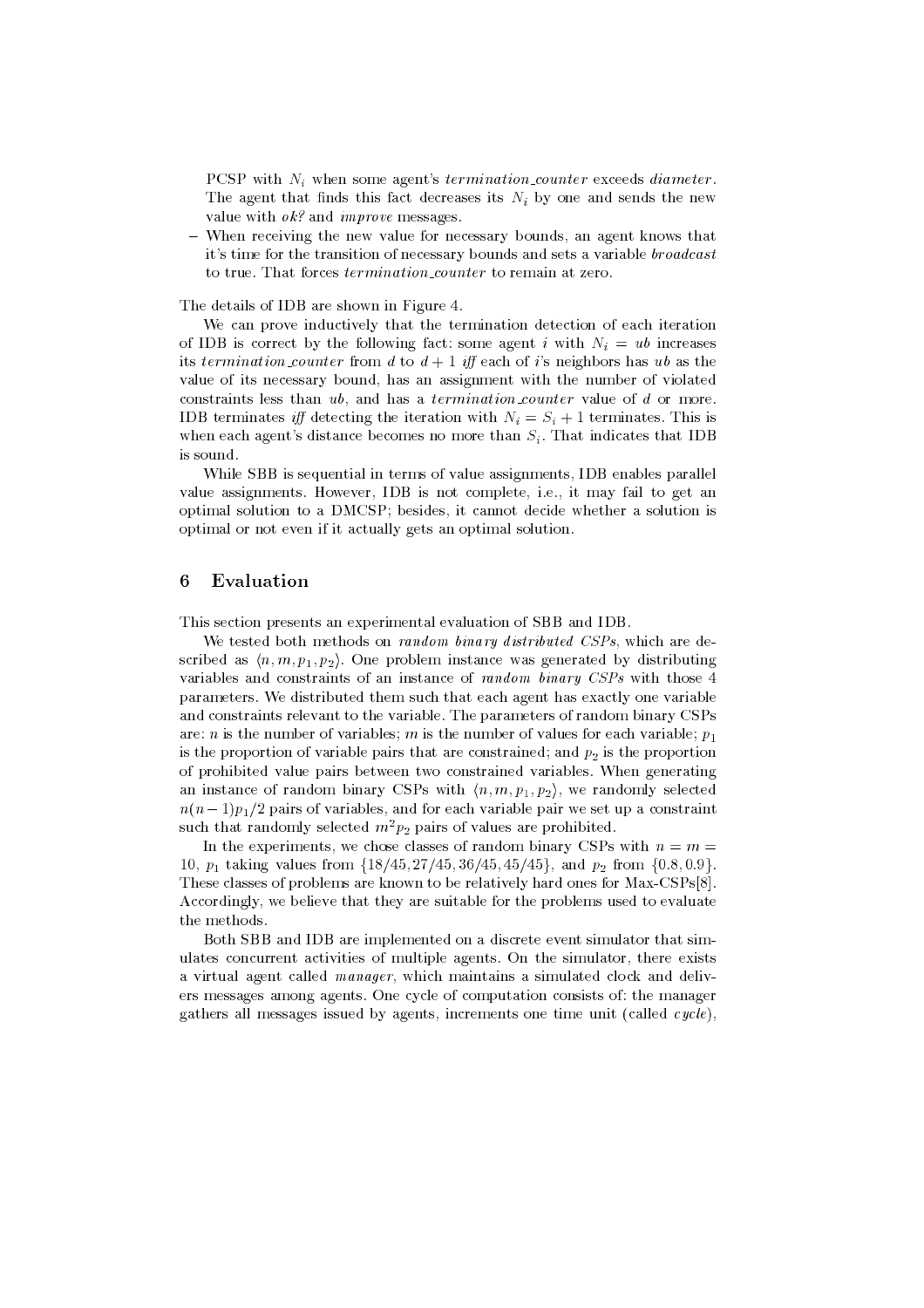```
procedure initiate
      current_value \leftarrow the value randomly chosen from domain; send (ok?, x<sub>i</sub>, current_value, n<sub>i</sub>) to neighbors;
       goto wait_ok? mode;
wait_ok? mode
 when i received (ok?, x_j, d_j, ub) do counter \leftarrow counter + 1; add (x_j, d_ji b \forall n<sub>i</sub> \in \in \inftynin(n<sub>i</sub>, ub); broadcast \leftarrow true; end do; if counter = number_of_neighbors then
            when n_i \leq s_i and broadcast = false do terminate the algorithm; end do;
            send_improve;<br>
counter \leftarrow 0; broadcast \leftarrow false;
      counter ← 0; broadcast ← false; goto wait_improve mode; else
            goto wait_ok? mode; end i f; end do;
procedure send_improve
       if # of currently violated constraints < n_i, then current\_eval \leftarrow 0;
       else
       current_eval ← evaluation value of current_value; end if;<br>
my_improve ← possible maximal improvement;<br>
new_value ← the value which gives the maximal improvement;
      i f current_eval = 0 and broadcast = false then
             consistent ← true;
      else
       consistent ← false; my_termination_counter ← 0; end if;<br>
if my\_improve > 0 then<br>
can\_move \leftarrow true; quasi\_local\_minimum \leftarrow false;
      else
       can_move \leftarrow false; quasi\_local\_minimum \leftarrow true; end if;<br>
send (improve, x<sub>i</sub>, my_improve, current_eval, my_termination_counter, n<sub>i</sub>) to neighbors;
 wait_improve mode
when i received (improve, xj, improve, eval, termination_counter, ub) do
      counter \leftarrow counter + 1;my_termination_counter ← min(termination_counter, my_termination_counter);<br>
when ub \neq n_j do
       when ub \neq n_i do<br>
n_i \leftarrow min(n_i, ub); broadcast \leftarrow true; end do;<br>
when improve > my\_improve do<br>
can\_move \leftarrow false; quasi\_local\_minimum \leftarrow false; end do;<br>
can\_move \leftarrow false; end x_j precedes x_i do<br>
can\_move \leftarrow false; end do;<br>
when eval > 0 do
       consistent ← false; end do;<br>
if counter = number_of_neighbors then<br>
when n_i ≤ s_i and broadcast = false do
      terminate the algorithm; end do;<br>
send_ok; counter \leftarrow 0; broadcast \leftarrow false; clear agent_view;<br>
goto wait_ok? mode;
            goto wait_improve mode; end i f; end do;
procedure send_ok
       when consistent = true and broadcast = false do
      when my\_fermination\_counter,<br>
when my\_fermination\_counter = diameter do<br>
n_i \leftarrow n_i - 1; my_termination_counter \leftarrow 0; end do; end do;<br>
when quasi\_local\_minimum = true do
       increase the weights of violated constraints; end do;
when can_move = true do
current_value ← new_value; end do;
```
Fig. 4. Iterative Distributed Breakout. Both  $n_i$  and  $s_i$  for  $\forall i$  have uniform values as their initial values. The initial value of  $s_i$  should be zero when searching for an optimal solution. The procedure should be initialized by each agent before receiving any message.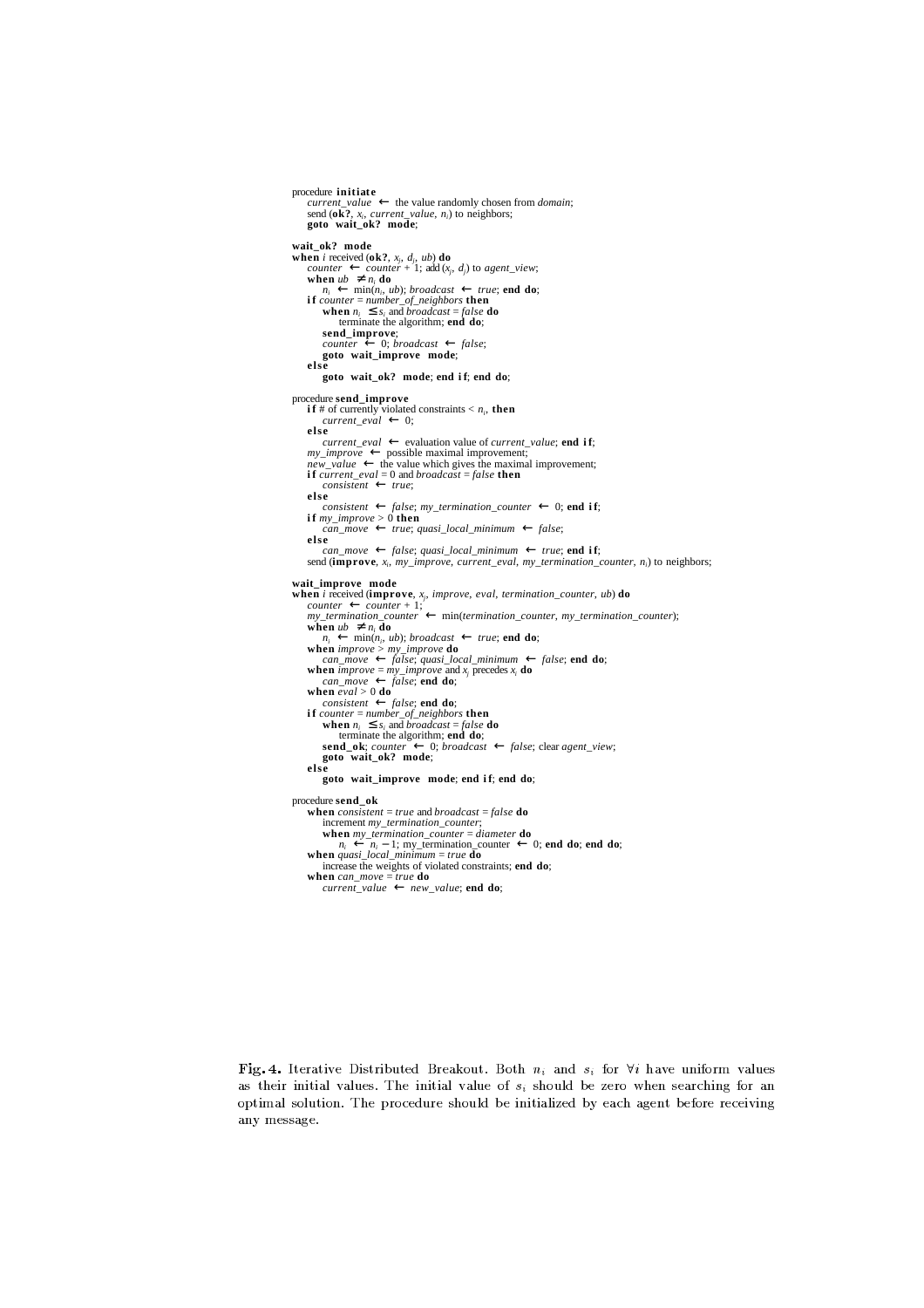| problem class                                    |          | median cycle mean optimal distance |
|--------------------------------------------------|----------|------------------------------------|
| (10, 10, 18/45, 0.8)                             | 3500     | 1.0                                |
| (10, 10, 18/45, 0.9)                             | 18262    | 2.0                                |
| $\vert \langle 10, 10, 27/45, 0.8 \rangle \vert$ | 46247    | 2.4                                |
| (10, 10, 27/45, 0.9)                             | 499841   | 3.4                                |
| (10, 10, 36/45, 0.8)                             | 336416   | 3.6                                |
| (10, 10, 36/45, 0.9)                             | 1985700  | 5.0                                |
| (10, 10, 45/45, 0.8)                             | 3435984  | 4.9                                |
| (10, 10, 45/45, 0.9)                             | 21834077 | 6.0                                |

Table 1. Median cycles for Synchronous Branch and Bound for finding an optimal solution.

and sends the messages to corresponding agents; agents then do their local computation and send messages. We evaluate the cost of algorithms in terms of cycles.

## 6.1 Cost of Finding an Optimal Solution

Since it is guaranteed that SBB finds an optimal solution, we can measure SBB's cost of finding an optimal solution as cycles to be consumed until SBB finds it. In the experiments, we applied SBB to each of 25 instances randomly generated for each class of problem. Note that we used *conjunctive* width heuristics(width/domain-size)[12] for variable ordering and lexical order for value ordering. Also note that the initial value of  $\forall i \, N_i$  was set to the value of the maximum degree of a constraint graph minus one, and that of  $\forall iS_i$  was zero. Table 1 illustrates the median cycle for finding an optimal solution and the mean optimal distance over 25 instances for each class. The cost of nding an optimal solution by SBB clearly seems to be very high.

On the other hand, IDB may fail to get an optimal solution, as stated above, and thus we cannot measure the cost in terms of cycles to get it. However, we conducted an experiment to determine how often IDB fails to get an optimal solution. In this experiment, we ran 10 trials of IDB with randomly chosen initial assignments for each of 25 instances for the class of  $n = m = 10, p_1 = 27/45, p_2 =$ 0.8 (250 trials in total). Note that the initial values of  $\forall i N_i$  and  $\forall i S_i$  for IDB are the same as those for SBB. As a results, IDB obtained optimal solutions in 30 trials within the cycle at which SBB found optimal solutions.

## 6.2 Anytime Curves

Next we compared IDB with SBB in terms of *anytime curves*. An anytime curve illustrates how the evaluation value of the best solution found so far is improved as time proceeds. We show an anytime curve for each algorithm on the x-y plane with the x axis being the number of cycles passed by and the y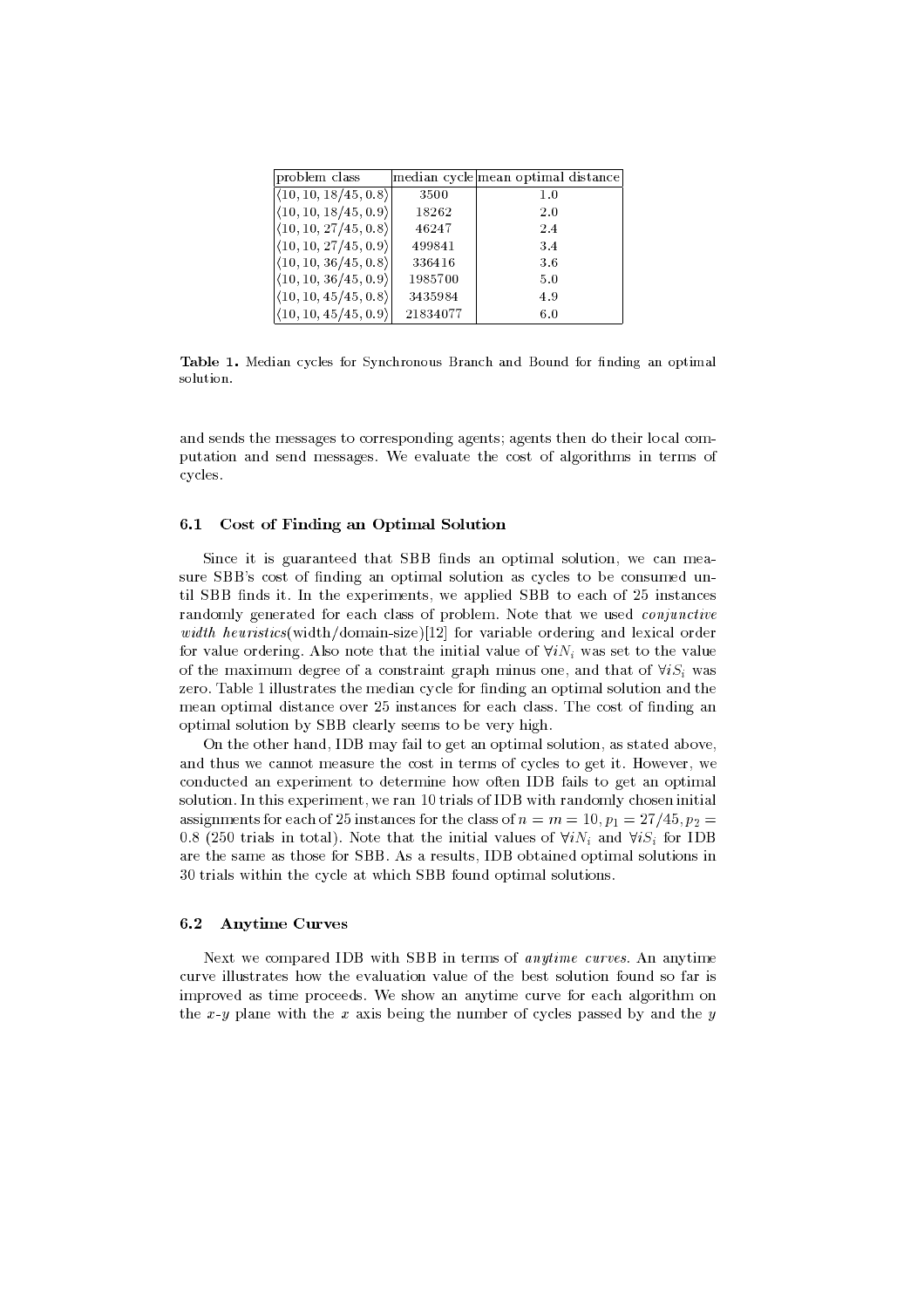

Fig. 5. Anytime Curve for an instance of  $\langle 10, 10, 27/45, 0.9 \rangle$ 

axis being the evaluation value (maximum number of constraint violations over agents) of the best solution found so far.

The thick line in Figure 5 shows an anytime curve using SBB for an instance of a class of  $n = m = 10, p_1 = 27/45, p_2 = 0.9$ . For this instance, SBB finds an optimal solution with the minimum cycles. The dotted line shows an anytime curve for IDB with the same instance. For IDB, an evaluation value at a certain cycle is averaged over the results of 10 trials with the same instance.

As shown in Figure 5, while the curve of SBB eventually converges to the optimal distance, it declines relatively slowly. IDB, on the other hand, has a rapid drop at the beginning, and after that keeps steady at a nearly optimal distance. That is not peculiar to this instance but can be seen in other instances of this class or other classes. We conducted the same experiment with other classes and measured the number of cycles IDB consumes to reach a nearly optimal distance. We also measured the number of cycles SBB consumes to outperform the nearly optimal distance. Table 2 shows for each class the measured number of cycles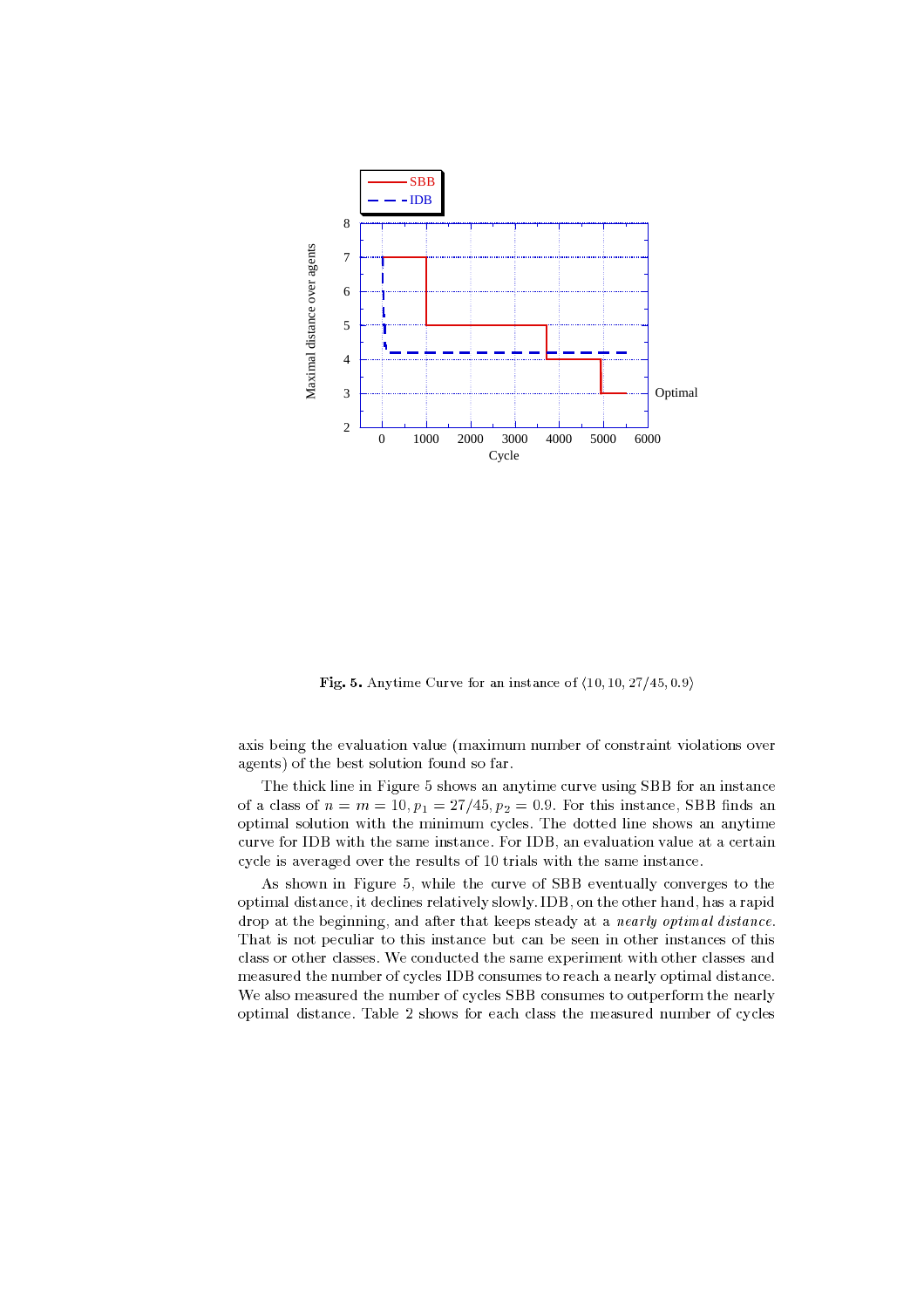| problem class                                                | nearly-optimal (optimal) cycle for IDB cycle for SBB |      |        |
|--------------------------------------------------------------|------------------------------------------------------|------|--------|
| (10, 10, 18/45, 0.8)                                         | 2.2(1)                                               | 100  | 417    |
| (10, 10, 18/45, 0.9)                                         | 3.6 $(2)$                                            | 46   | 585    |
| $\left[ \langle 10, 10, 27/45, 0.8 \rangle \right]$          | 3.6 $(2)$                                            | 508  | 2052   |
| (10, 10, 27/45, 0.9)                                         | 4.2(3)                                               | 196  | 3716   |
| $\left[ \langle 10, 10, 36/45, 0.8 \rangle \right]$          | 4.6 $(3)$                                            | 3416 | 6360   |
| (10, 10, 36/45, 0.9)                                         | 6.0 $(4)$                                            | 344  | 200145 |
| $\left \left\langle 10, 10, 45/45, 0.8 \right\rangle\right $ | 5.8(4)                                               | 438  | 258753 |
| (10, 10, 45/45, 0.9)                                         | 7.3(6)                                               | 90   | 45696  |

Table 2. Cycles to find nearly-optimal solutions

for the nearly optimal distance with the real optimal distance in parentheses. We can see that IDB reaches the nearly optimal distance much sooner than does SBB for all classes.

# 7 Conclusions

We have presented Distributed Partial Constraint Satisfaction Problems as a new framework for dealing with over-constrained Distributed CSPs. Since many problems in multi-agent systems can be described as Distributed CSPs that are possibly over-constrained, we expect DPCSPs to have great potential in various applications.

We have also presented Synchronous Branch and Bound and Iterative Distributed Breakout for solving Distributed Maximal Constraint Satisfaction Problems, which are a very important subset of DPCSPs. Our experimental results on random binary Distributed CSPs show that SBB is preferable when we are concerned with the optimality of a solution, while IDB is preferable when we want to get a nearly optimal solution quickly. Our future work will include developing more efficient algorithms for DMCSPs and applying this framework to real-life application problems.

## References

- 1. A. Borning, B. Freeman-Benson and M. Wilson. Constraint hierarchies. In Lisp and Symbolic Computation, Vol. 5, pp. 223-270, 1992.
- 2. K. Chandy and L. Lamport. Distributed snapshots: Determining global states of distributed systems. ACM Transaction on Computer Systems, Vol. 3, No. 1, pp. 63-75, 1985.
- 3. S. E. Conry, K. Kuwabara, V. R. Lesser and R. A. Meyer. Multistage negotiation for distributed constraint satisfaction. IEEE Transactions on Systems, Man and  $Cybernetics$ , Vol. 21, No. 6, pp. 1462-1477, 1991.
- 4. E. C. Freuder. Partial constraint satisfaction. In Proceedings of the Eleventh International Joint Conference on Artificial Intelligence, pp. 278-283, 1989.